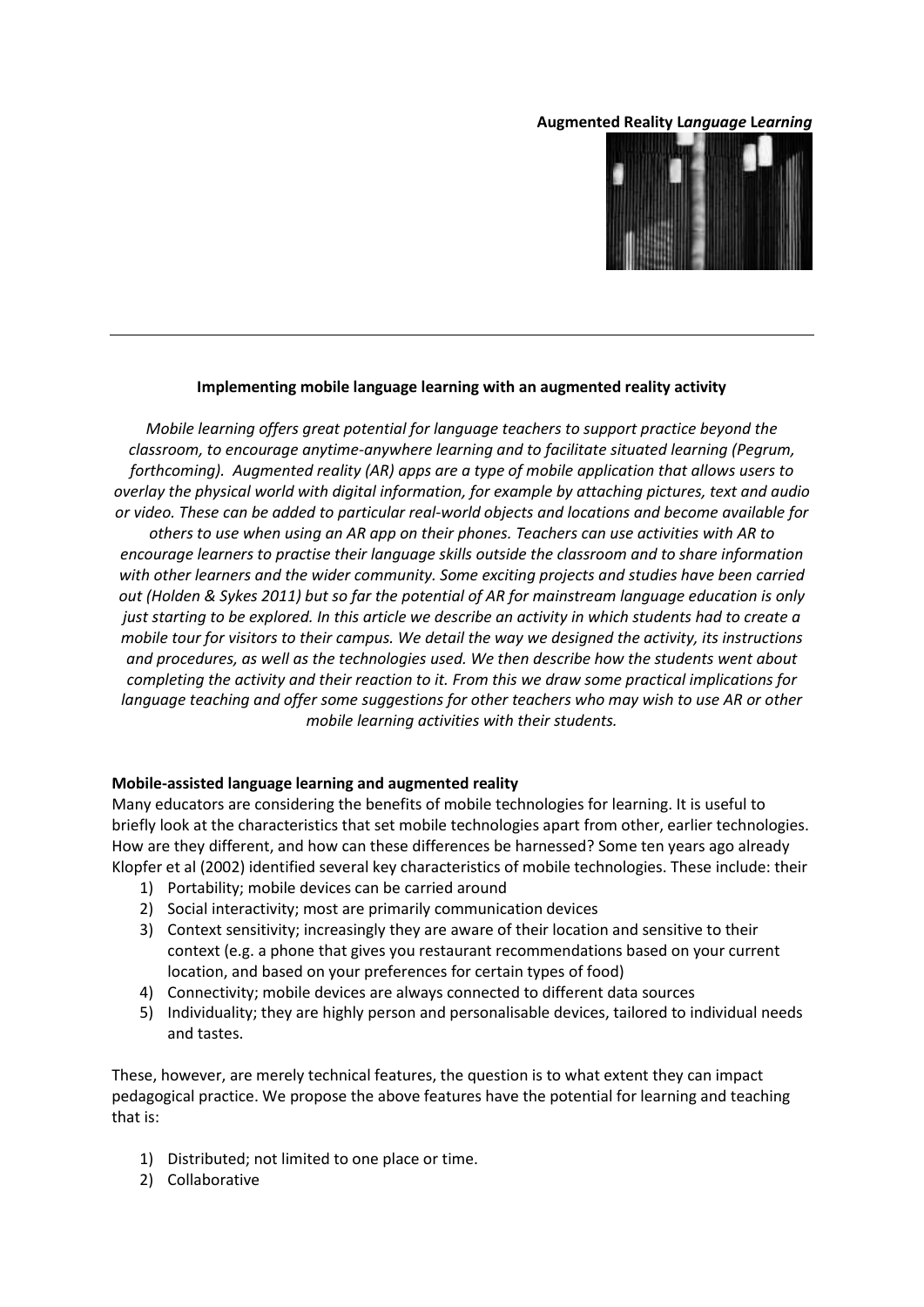- 3) Situated; relevant to specific contexts (see below)
- 4) Networked; connected to different people, different information
- 5) Autonomous; giving learners control over their own learning.

It is the third aspect, the possibility of supporting *situated* learning, that we were particularly interested in as situated cognition has been found to have a significant impact on immediate learning (Hendricks 2001).

Information about specific locations can be harnessed in different ways. It can be used to provide authentic *contexts* for learning. Perhaps more interestingly, place-based information can also help support situated learning, or learning in the situation in which it will be applied (Lave & Wenger 1991). In the area of language learning, this has been shown to be motivating in the case of the use of mobile phones for out-of-class learning, such as with mobile blogging during a study abroad period (Comas-Quinn & Mardomingo 2009). Students' motivation was found to increase as students developed further familiarity with the technology (Kim, Rueckert, Kim, & Seo 2013).

Augmented Reality (AR) adds a further layer by offering an interface between reality and relevant digital information. Such information can be harnessed by learners to get information about a particular place, its meaning, its users, and even the language that is relevant and/or appropriate in that place. Taking this idea one step further, learners can also create this information themselves to share with future visitors or learners to that site. This can lead to a high level of engagement with the location and the language needed to convey the learner's ideas (Klopfer 2008).

Research into the use of AR for language teaching is recent and limited. As one example of an interesting project, Holden & Sykes (2011) developed a location-based game in which vistitors to a particular part of Albuquerque in the US have to solve a historical murder by using local cues, interacting with the environment, and by working with other players. They found that the game was popular and that participants engaged with the locations and preferred those activities that required them to physically explore the locations than the subsequent off-site tasks. More recently, in a small-scale study involving five participants, Liu & Tsai (2013) had students complete a short campus tour where objects had been tagged with (digital) information, such as information about the object as well as vocabulary and expressions. The preliminary results showed the participants used the vocabulary in their subsequent essays. The authors call for further research into this area.

## **Our activity: creating a campus tour**

We were interested in exploring the potential benefits of location-based and AR technologies with our students to encourage greater engagement and more practice. In particular in our EFL context in Thailand, students have limited opportunity to use English outside the classroom and we therefore wanted to create an activity that would be authentic in that it would require the students to use the language for real communicative purposes.

For this reason, we decided to have our students create a campus tour for future visitors to the university's faculty of Engineering, such as conference attendees and visiting lecturers. The idea was to create an interactive map that visitors could use to find out information about key places in and around the faculty, to learn about its academic and social facilities. In other words, the students would be working on a product that would have real value and would be used by others.

We had students complete two activities. The first one required them to create a campus tour, using prompts about five sites we had chosen around their faculty (see **appendix 1**). The sites chosen represented both places that were familiar to the students and those that were not quite as familiar, but were notable locations. This blend of both highly familiar and relatively unknown was so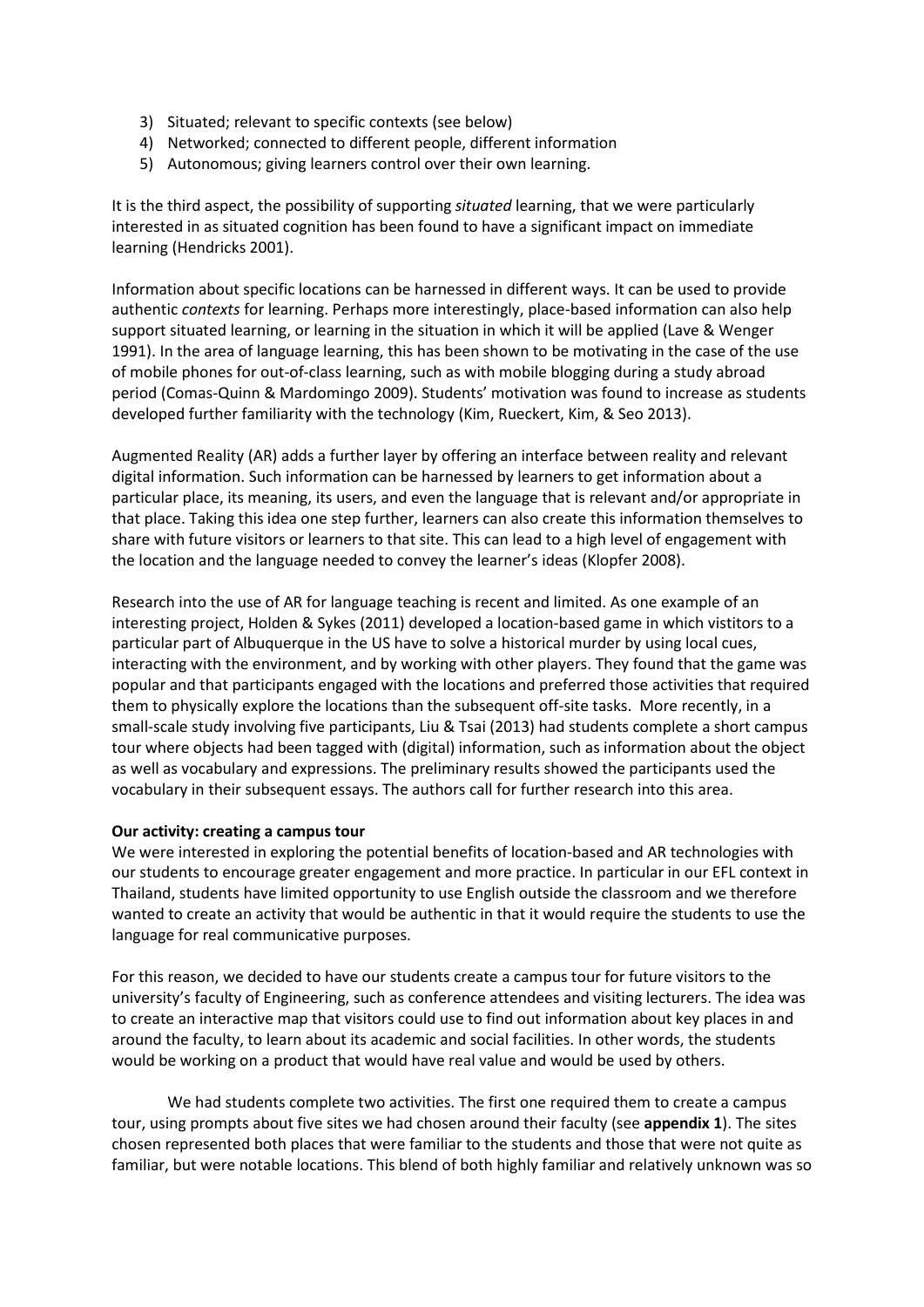that students could draw partly on their personal background knowledge to complete the activity, but would also be required to formulate and use appropriate information-gathering strategies. The second activity had them take a tour created by their classmates and answer questions about the sites. (A third group created a tour in class and we hope to compare and analyse this data at a later stage.)

One class period before the students completed the tour creation activity, the concept of augmented reality (AR) was introduced. The mobile application Wikitude had been chosen as the app the students would use to create their tours. The app was relatively user-friendly and there were already step-by-step guides on how to use it in conjunction with Google Maps available, both a text-only version (http://www.wikitude.com/build-wikitude-world-google-collaborative-maps) and a video version (http://youtu.be/Ot5HKJvIST4). The app allows users to tag physical locations, known as points of interest, and provide pertinent textual information about them. Then, when another user who has the app on their phone is as the same location and accesses the app, the information is made available to them. Below are screenshots of the application and a location as viewed with it.



(Source: https://upload.wikimedia.org/wikipedia/commons/7/73/Wikitude.jpg)

Following the introduction of the AR technology was a brief overview of the tour creation activity. The students were told they would be going out to various sites around campus (this was met with general excitement) in order to create an AR tour for a new faculty member to utilize when he/she came to teach at the university. They were told to download the Wikitude app and to either read the online guide on how to use it or watch the video that covered the same material for the next class period. However, the app turned out to be problematic, and a number of students reported difficulty in either downloading it, installing it, and/or getting it to work. To prepare for the activity, and in order to test its use, I had already downloaded the app to my mobile phone, but I also had difficulties in using it, particularly around the university. The university's wireless Internet capability was not uniform throughout the campus. There were certain areas where it was easier to connect, and there were certain areas where a connection was almost impossible. Thus, it was decided to make creating the AR component of the tour a follow-up activity. In the class period following the introduction of AR, the students split into small groups of three to four students. These groups were then randomly assigned to create tours for either "academic" sites (places connected to university functions, such as the registrar's office) or "social" sites (places associated with less academic pursuits, such as a sports field). They were then given a worksheet with prompts and space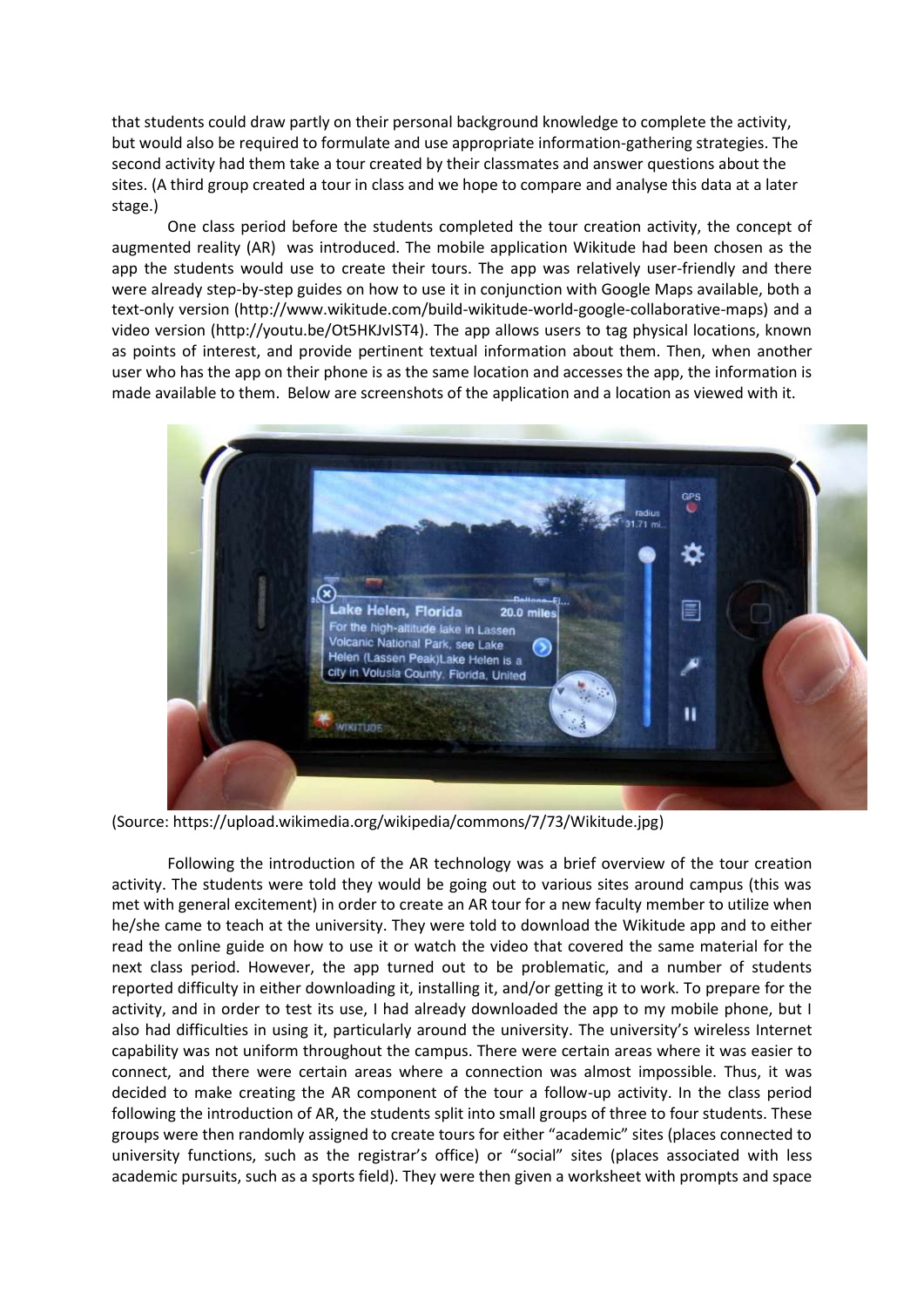to fill in information on their five sites. Another instructor and myself acted as chaperones for the students as they went to the various sites.

The second activity had the students taking a tour; if they had created a tour of academic sites, they were to take a social sites tour, and vice versa. To keep them on task, they were given worksheets with open-ended questions about each site. Again, another instructor and myself acted as chaperones as they toured the different sites.

#### **How did it go?**

The activity was done with 34 students, all in their first year at the Faculty of Engineering. Every student had a mobile phone, and the majority had wireless Internet access. Students were allowed to use their mobile phones to search the Internet for information for regular classwork, and were often observed consulting online bilingual dictionaries and performing web searches. Some students also had tablets that were used for similar purposes.

During the activity, we observed that the students were actively engaged in the task. Probably because I, the instructor, had informed them beforehand that I would not be providing any assistance beyond clarifying the parameters of the assignment, they used a number of methods to find information on the various sites. The group members helped each other to respond to the prompts, but I also noted that they did not work only with their own group members, but also with members of other groups as well, offering each other suggestions and advice. They used their cell phones and tablets to search for vocabulary items in Thai-English bilingual dictionaries. They also conducted informal interviews with personnel they encountered at some of the sites, such as a technician who was at the IT and Audiovisual department and the librarian on duty. Their level of engagement was very high at every site, with requests for time extensions at every stop, particularly the sites they were less familiar with, such as the IT and Audiovisual department. I had to usher them away from each site. Though it was planned that the students would take a total of two hours to complete the activity, in practice they took nearly two and a half hours. The enthusiasm I noted was not confined to the group I supervised. The instructor who oversaw the other group observed a similar level of interest in the activity, as well as similar requests for more time. When asked about their opinions regarding the activity, the students' positive opinions of it were summed up by one student, who said, "It's nice to be able to get out of the classroom once in awhile. It's boring to be in the classroom all the time. I think every class should do this activity."

In contrast, the second activity, the tour taking activity, saw a marked reduction in enthusiasm among the students. Unfortunately, due to continuing technical difficulties and time limitations, the students did not have a chance to upload their tours to the Wikitude app. As noted previously, technical difficulties stemmed from the university's wireless Internet capability. Although some students were able to use their devices' personal Internet capabilities, some relied on the university's service, which proved problematic. Thus, in order to ensure fairness, the requirement to upload the tours was abandoned. Several students informally enquired about this, but as the app did not work equally well for all students, it did not seem to be fair to require that the tours be uploaded. Thus, for this activity, they were also provided a worksheet that they had to complete by going to the various sites. The worksheets had open-ended questions that could be answered using a combination of both background knowledge and information that could be gathered from the sites, and thus, was comparable to the prompts that were provided in the first activity. However, in the group I chaperoned, I observed a clear lack of interest in actually going to the various sites in order to gather information to respond to the prompts. In fact, at the second site, I noted that a number of the students had already completed the entire worksheet. They used either their own background knowledge or elicited information from their friends to answer the questions. I also observed very little academic use of their mobile phones (although I saw one or two checking social network sites!). Many students expressed boredom and questioned the rationale for visiting the subsequent sites. When asked about their feelings on this second activity, one student said, "I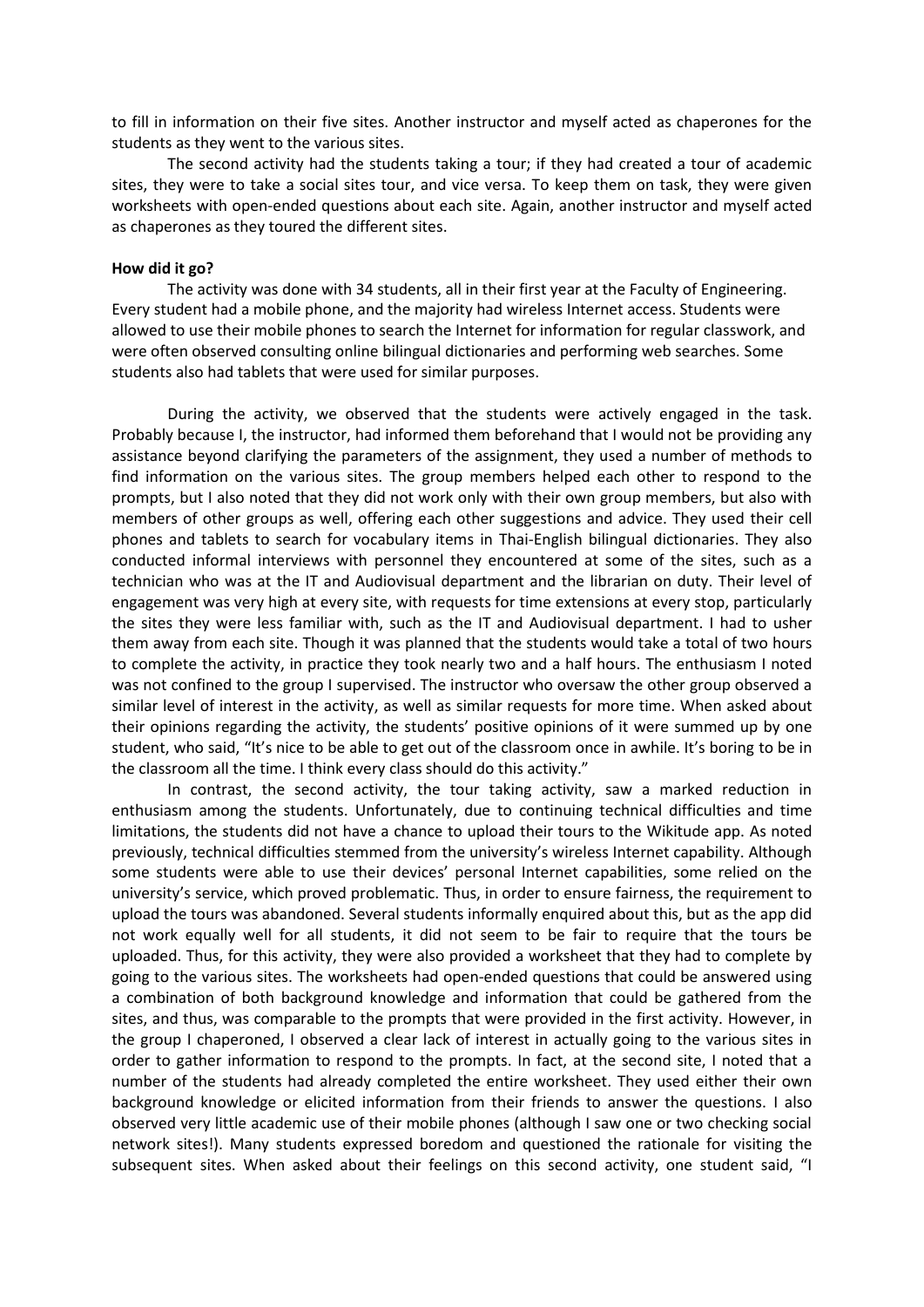already finished the worksheet after a few minutes at the Registrar's office [the first site]. I don't know why we had to go on. I wanted to go home."

Unlike the first activity, none of the students asked for a time extension. Instead, they asked for time to go buy snacks or to go to the bathroom, as they had already completed the assigned worksheet. The only way to convince them to go on to the third, fourth, and fifth sites was to offer them a greater incentive, in the form of extra credit points. The other chaperone also noted a reduced amount of enthusiasm in actually visiting the various sites, with the students asking for permission to complete the worksheet stationed at the either the canteen or coffee shop (which were two of the sites on the tour they were supposed to take).

#### **Lessons learned**

Several implications for teaching may be gleaned from the implementation of the two activities. First, the level of enthusiasm we witnessed during the tour creation activity was highly encouraging. Even though the sites the students visited were places they were already familiar with, the fact that they were able to leave the regular classroom seemed to be very motivating for them. Thus, it may be said that a change of venue can have a very positive impact on motivation levels. Second, the duration of a task should be considered very carefully. The tour creation activity took slightly longer than originally intended, while the tour taking activity took less time than planned. While the tour creation activity was not adversely affected by the need for more time, the ease with which the students completed the tour taking activity was problematic. The students were bored and did not wish to complete the activity as planned. Though the parameters of the two activities were very similar, the key difference appeared to be the level of engagement required. For the tour creation activity, they were required to actively seek information and synthesize it in order to respond to the prompts. In contrast, they quickly realized that the tour taking activity could be completed with a minimum of effort.

If these activities were undertaken again, there are several aspects that would undoubtedly need modification. The issue of time is an important concern. The tour creation activity required a time extension of half an hour. However, this was only accomplished by me physically leaving the location and issuing a verbal warning that we had to move on. If given the opportunity, it was clear the students would have liked even more time for each location. It would seem, though, that if time is limited, more time should be given to sites that students are less familiar with, as they require more time to gather information. Another issue to take into consideration is the greater exploitation of mobile technologies. As noted, initially, we had planned for students to use the Wikitude app to create and take AR tours of faculty sites, but this had to be abandoned due to technical difficulties. Clearly, this is an aspect that we must solve next time. However, observation of the students showed that even without using the app, and without prior encouragement, the students' mobile phones served as valuable learning tools throughout the activity. They used them to take photographs of the locations, to search for vocabulary items, and to help check their spelling. It was evident that their enthusiasm and innate comfort with mobile technologies is something can be further explored.

Finally, the lack of interest in the tour taking activity must be addressed. Even though the places the students toured were "new" in the sense that they had not visited them in the prior activity, the enthusiasm over completing an activity in a novel location, as seen during the tour creation activity, was markedly absent. Thus, if this was activity was done again, ways to encourage a comparable level of enthusiasm are clearly needed. Perhaps having them answer questions on a worksheet was too simplistic and readily accomplished. What might be more engaging is to have them answer similar questions through a format such as picture slideshow or a video log; the majority of students had mobile phones that could take photos and/or videos. Even if some students' mobile phones do not have these capabilities, they can complete the task as a group.

We are currently analysing the tours created by the students to find out whether the amount and type of language they produced is different from when they write up their tours in class.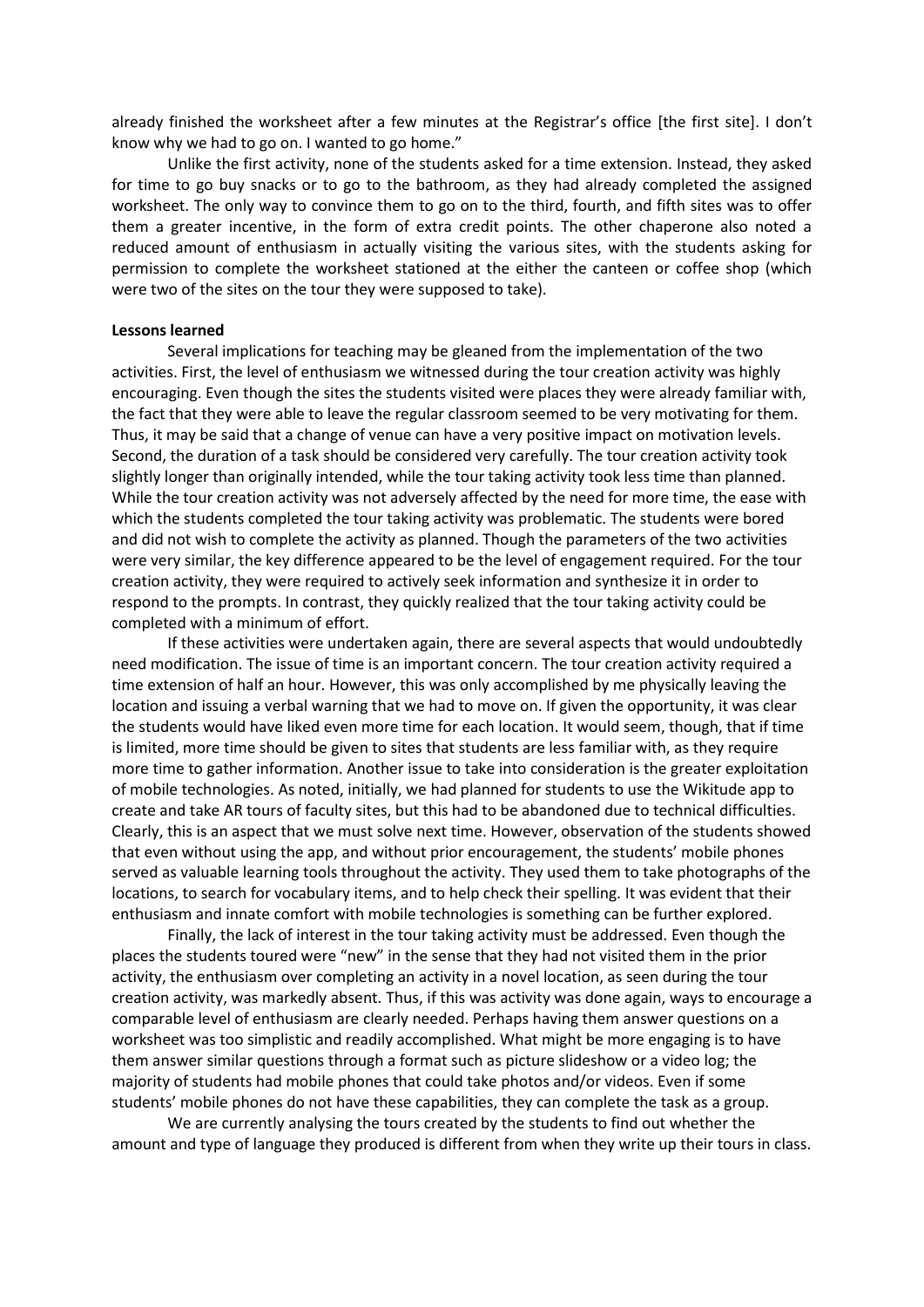Regardless of the differences we may (or may not) find, the students' excitement was clear to us and we intend to use this type of activity again in the future.

# **References**

Comas-Quinn, A., Mardomingo, R., & Valentine, C. (2009). Mobile blogs in language learning: making the most of informal and situated learning opportunities. *ReCALL*, *21*(1), 96.

Hendricks, C. (2001). Teaching causal reasoning through cognitive apprenticeship: What are results from situated learning? *The Journal of Educational Research*, *94*(5), 302–311.

Holden, C. L., & Sykes, J. M. (2011). Leveraging Mobile Games for Place-Based Language Learning. *International Journal of Game-Based Learning*, *1*(2), 1–18.

Kim, D., Rueckert, D., Kim, D.-J., & Seo, D. Students' perceptions and experiences of mobile learning. *Language Learning & Technology*, *17*(3), 52–73.

Klopfer, E. (2008). *Augmented learning: Research and design of mobile educational games*. Cambridge, MA: MIT Press.

Lave, J., & Wenger, E. (1991). *Situated learning. Legitimate peripheral participation*. Cambridge: Cambridge University Press.

Liu, P.-H. E., & Tsai, M.-K. (2013). Using augmented-reality-based mobile learning material in EFL English composition: An exploratory case study. *British Journal of Educational Technology*, *44*(1).

Pegrum, M. (2014, forthcoming). Mobile Learning: Languages, Literacies and Cultures . Basingstoke: Palgrave Macmillan.

## **Appendix 1 – some sample prompts**

Dear Visitor,

Welcome to the Faculty of Engineering at Chulalongkorn University! This short tour is to help you find your way to some important sites around the faculty. To take the tour, simply follow the instructions on screen. Read the information about each site and then move on to the next point of interest.

This is our first site. This is the 'Registrar Office'. Here you can

… (50-70 words)...

The Registrar Office is a good meeting place, because most students and staff know where it is.